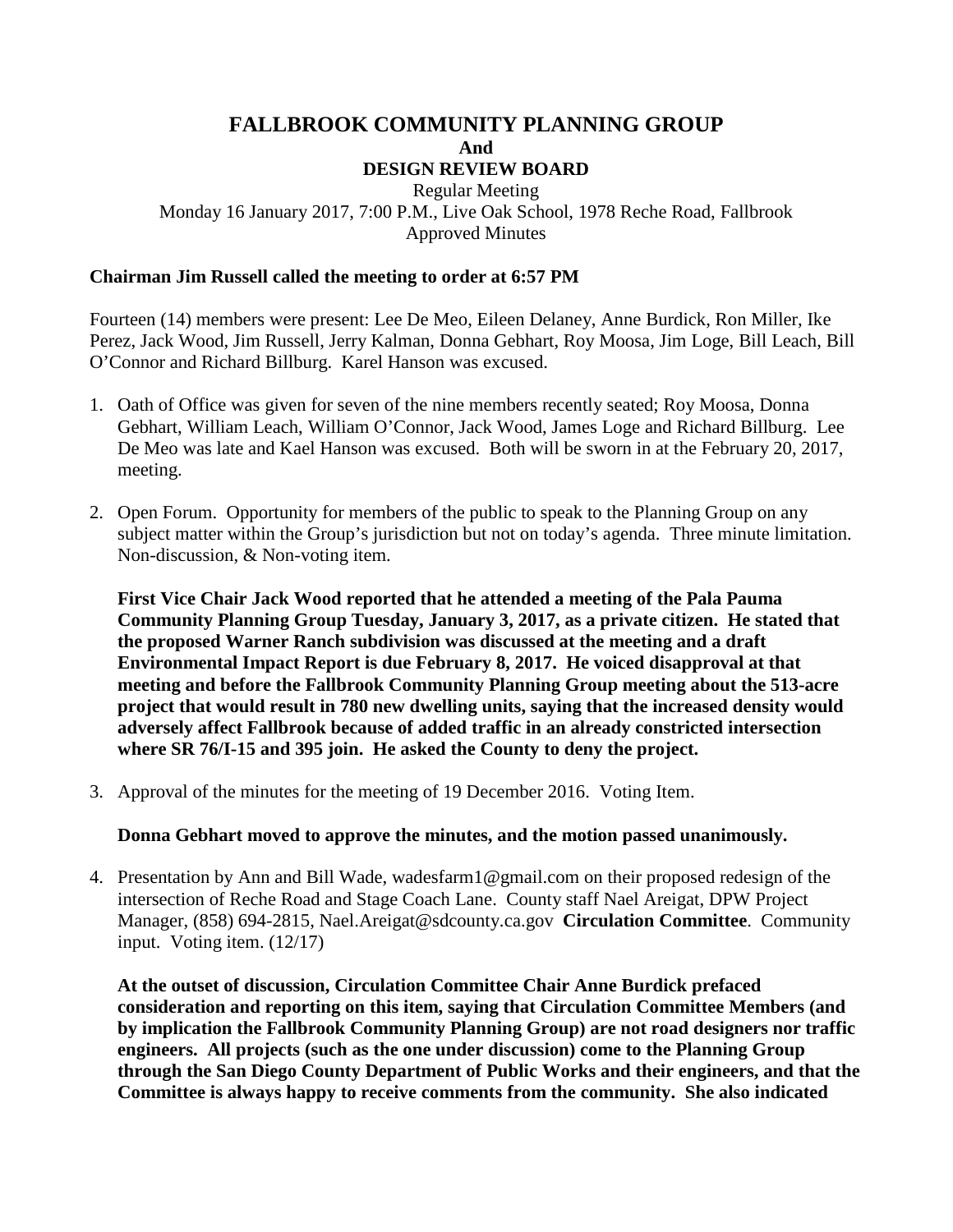**that the project came before the Committee and the Planning Group in 2015 at which time it was approved as presented by the County.**

**Nael Areigat, DPW Project Manager for San Diego County, reviewed the scope of the project and reported that the final project is the result of a lengthy traffic study and approval was given by the Board of Supervisors in September 2016 to begin construction later in 2017. It is designed, he said, to improve public safety and relieve congestion at the intersection. He reported that the Reche-Stage Coach Lane intersection studies also embraced the long proposed extension of Fallbrook St. to Reche Rd. (now discarded) and improvement of the Fallbrook St.-Stage Coach Lane intersection (completed in 2016). Once completed, the intersection will be widened to accommodate additional left and right turn lanes from northand south- Stage Coach Lane onto Reche (the east-bound and private west-bound extension of Reche Rd.). There will be three-foot-wide crosswalks on the public portions of the intersection.** 

**Several affected homeowners in the area reported on preferences for the redesign of the intersection:** 

- **Anne and Bill Wade, owners of property on the west side of Stage Coach Lane at the intersection, made a presentation requesting the County reconsider and redesign the project, asking for an expanded scope for the project. They indicated the property owners are not ready yet to accept the County offers to purchase portions of their land for the widening of the intersection. Additionally, the Wades want the intersection to have underground utilities and an expanded pathway to provide additional safety for the children using the intersection ne route to and from the several schools in the area. The Wades, who purchased the adjacent parcel in July 2016, stated they were unaware of the County plans for the intersection and its affect on their ownership at the time.**
- **Lauren Brimmer, representing property owner (southwest corner of Reche and Stage Coach) Gebhard, indicated that the owner did not receive responses from the County after his meetings with them on the widening of the intersection and its affect on his property. She indicated Mr. Gebhard has no problem with the portion of the project involving use of his property to add the right turn lane from north-bound Stage Coach onto Reche but wants the County to assist in developing an access road onto his property. She also echoed the Wades' request for underground utilities at the intersection and improved pedestrian facilities crossing the two major roads. She said that Mr. Gebhard has not agreed to the County proposal for acquisition of the strip of his land but will if the County agrees to his requests.**
- **Several community members and area residents echoed support for various requests to enhance the County plan for the intersection, including Jerri Patchett from the Fallbrook Beautification Alliance and Will Shakespeare from the Fallbrook Land Conservancy.**

**Nael Areigat indicated that the Department of Public Works has been considering this project since 2012 and a restudy as requested by those community members present would delay the project five to ten years and possibly result in redirecting funds to other communities under jurisdiction by the County Board of Supervisors. In response to a question by Donna Gebhart, Nael Areigat said that the paths proposed as part of the project**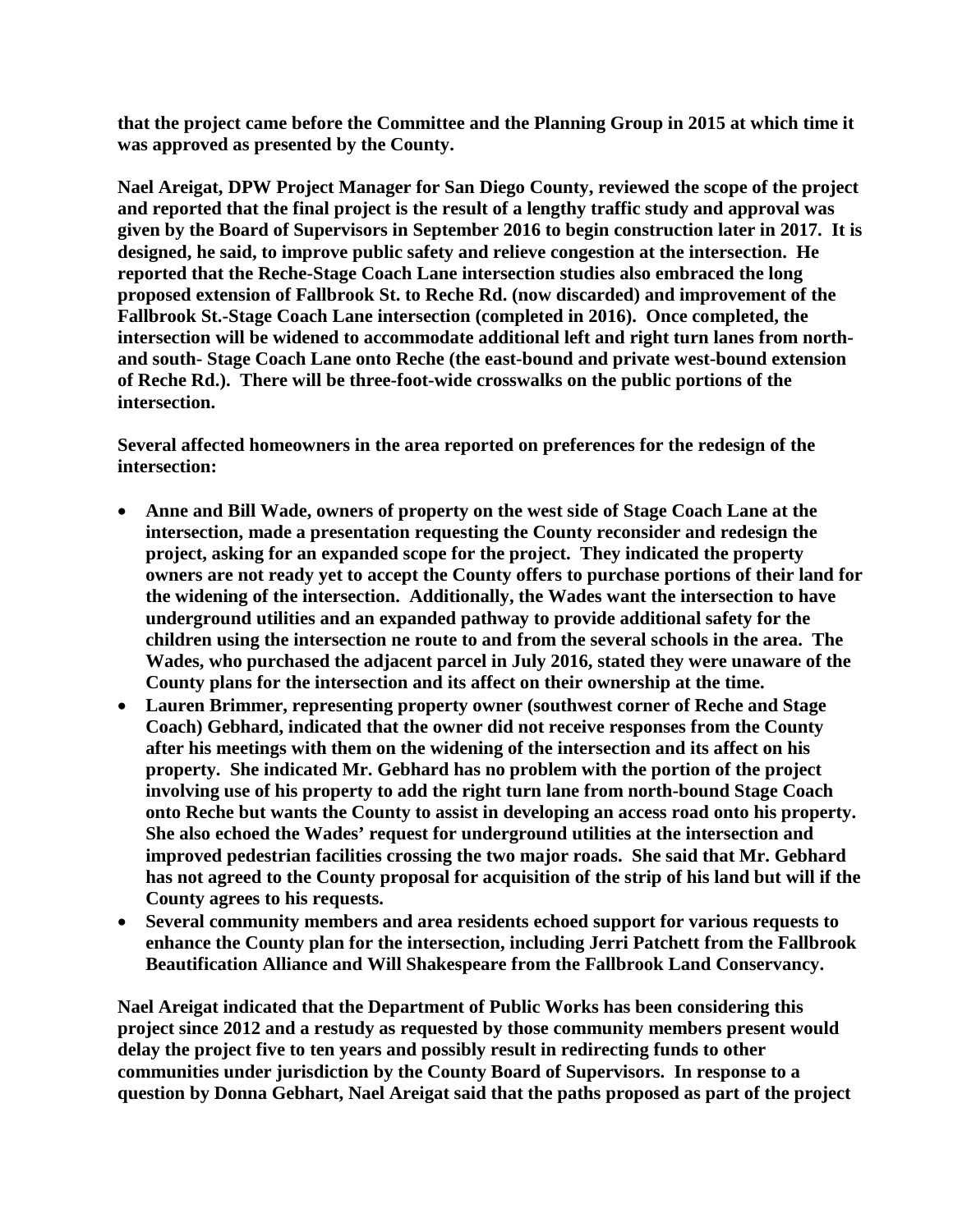**require a four-foot right of way and the County is not acquiring that much land from the property owners; however, they will explore accommodating the request for expanding the pathways at the intersection and make them comply with the County pathway plan. He also said that regarding undergrounding utilities, he estimated the cost to be over \$2 million and that to do so would require participation by SDG&E, the utility owning the power/telephone poles in the area. He doubted the County had the funds to do that.**

**Chairman Jim Russell said that the project has been approved by the Planning Group and the County and if there is any pause, the funding for a project on the books for several years will go away. Regarding requests to improve the private road portion of Reche (running to the west of the intersection), he said that the County cannot spend taxpayer dollars on non-County maintained roads.**

**Roy Moosa made a motion for Nael Areigat and the County to meet with the property owners in the area to resolve some of their issues but that the County go forward with the project as scheduled. The motion carried unanimously.**

5. STP94-009W1 Request for a modification to an existing Site Plan on the property at 1205 South Main Avenue (APN 104-342-1400 and 1500) to remove the central gas canopy, mini market, carwash equipment room, and trash enclosure then add a new 1,170sf mini-market adjacent to car wash structure, new dual dumpster trash enclosure, new 88sf storage room, new 88sf public restroom and additional parking stalls totaling 8 (3 also serve as vacuum stations.) Owner Wisam Salem, 519-244-5726, wsalem@cwgcpa.com. Contact person Michael Cariola, 858-578-2950 x 2, mike@schussclarkbrandon.com. Continued at the 15 August and 19 December 2016 FCPG meeting. **Design Review Committee**. Community input. Voting item. (7/21)

# **Design Review Chair Eileen Delaney moved that this project be continued to February, and it was approved unanimously.**

6. Request for a waiver of the B Designator Design Review requirement for a Site Plan to combine 4 suites into Wellness Resources Facility for Fallbrook Pregnancy Resource Center. New windows & doors. Demo store front and add new doors, new ADA parking. Location, 129 Hawthorn Street, APN 103-264-19 and 18. Owner Fallbrook Pregnancy Center Inc. Contact person Michael Robinson, 760-728-5380, merarchitect@gmail.com. County planner Michael Johnson, 858-694-3429, [Michael.johnson@sdcounty.ca.gov.](mailto:Michael.johnson@sdcounty.ca.gov) Continued at the 19 December FCPG meeting. **Design Review Committee**. Community input. Voting item. (11/7).

# **Curtis Brownell presented plans for the redesign of the structure.**

**Design Review Chair Eileen Delaney reported that the Committee reviewed the project a couple of months ago and generally had no objections, but wanted to see elevations. After reviewing the elevations, more architectural features were requested to reduce the impact of the long flat wall fronting the street. Delaney moved that the project be continued to February. It was passed unanimously.**

7. Code enforcement case PDS2016-ENFGEN-001062 request for a waiver of the B Designator Design Review requirement for a Site Plan for the sign for Ray White Cement at 3108 Pala Road.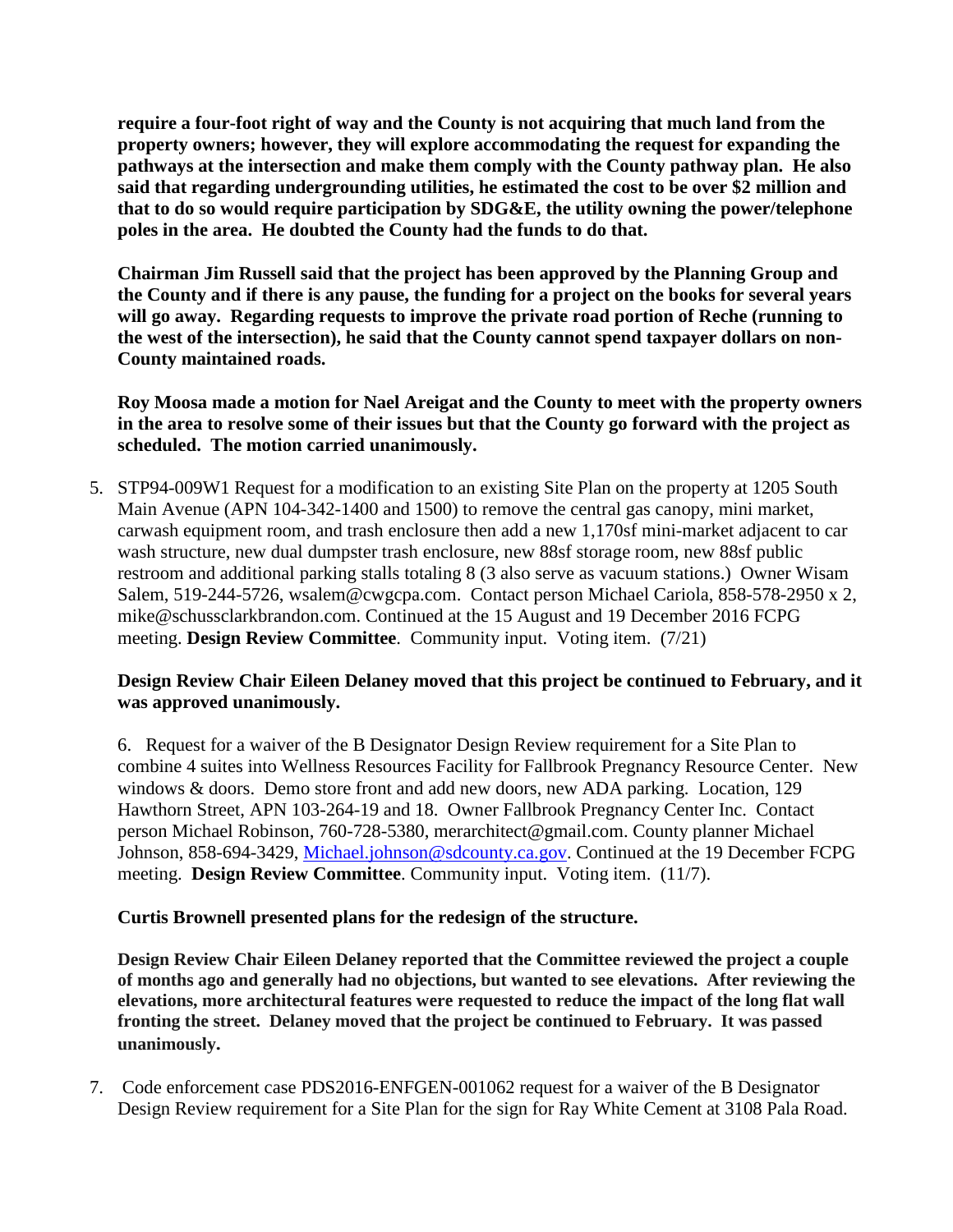Owner Ray and Diane White, (760)-728-0170, diane@raywhitecement.com . Continued at the 19 December 2016 FCPG meeting. **Design Review Committee.** Community input. Voting item.  $(12/2)$ 

**Design Review Chair Eileen Delaney reported that applicants Mr. and Mrs. White presented a waiver request that was previously used in their application several months ago for the rooftop sign, and to raise the height of the existing pole sign. At that time, the extra height of their pole sign was approved because Cal Trans had raised the height of the road which blocked the visibility of their sign. The roof sign was denied. The applicant was informed that roof signs are not permitted and that they would have to remove it. Applicants did not remove it and they were cited by Code Enforcement. The committee once again explained that roof top signs were not permitted. They voted unanimously to deny the roof top sign and request that it be removed within 30 days. Delaney made a motion to deny the request for a rooftop sign. Motion passed unanimously.**

8. Request for a waiver of the B Designator Design Review requirement for a Site Plan to paint the exterior and add new signage for Grocery Outlet, Inc. located at 1101 South Main Avenue (location of the former Fresh and Easy) APN 104-341-05. Owner Grocery Outlet, Inc., 510-704- 6579, thaghayegh@cfgo.com. Contact person Chad Eturedge, 503-889-0604 chad@wbloch.com. County planner Michael Johnson, 858-694-3429, Michael.johnson1@sdcounty.ca.gov. **Design Review Committee**. Community input. Voting item. (12/29)

**Chad Eturedge said that the scope of this project is apparently one of repainting the exterior of the building versus a signage issue. The paint would go from currently green to more neutral earth tones in keeping with Fallbrook standards.** 

**Chair Eileen Delaney moved to approve the change of paint. She indicated Design Review will consider the project when a formal request pertaining to signage is presented. The motion passed unanimously.**

9. Election of officers; chair,  $1<sup>st</sup>$  vice chair,  $2<sup>nd</sup>$  vice chair, secretary. Voting item.

**Jim Russell, chair; Jack Wood, first vice chair; and Jerry Kalman, secretary, were re-elected unanimously. Roy Moosa received eight of 13 votes to be re-elected second vice chair.**

10. Committee appointments. Community input. Voting item.

**Committee appointments for Calendar Year 2017 as submitted to the Committee Chairs were approved unanimously.**

**The meeting was adjourned at 8:34PM.**

# **Respectfully Submitted, Jerry Kalman, Secretary**

NOTE: The Planning Group occasionally has openings on its **Land Use** (Jack Wood 760-731-3193), **Circulation** (Anne Burdick 760-728-7828**), Parks & Recreation** (Donna Gebhart 760-731-9441**),**